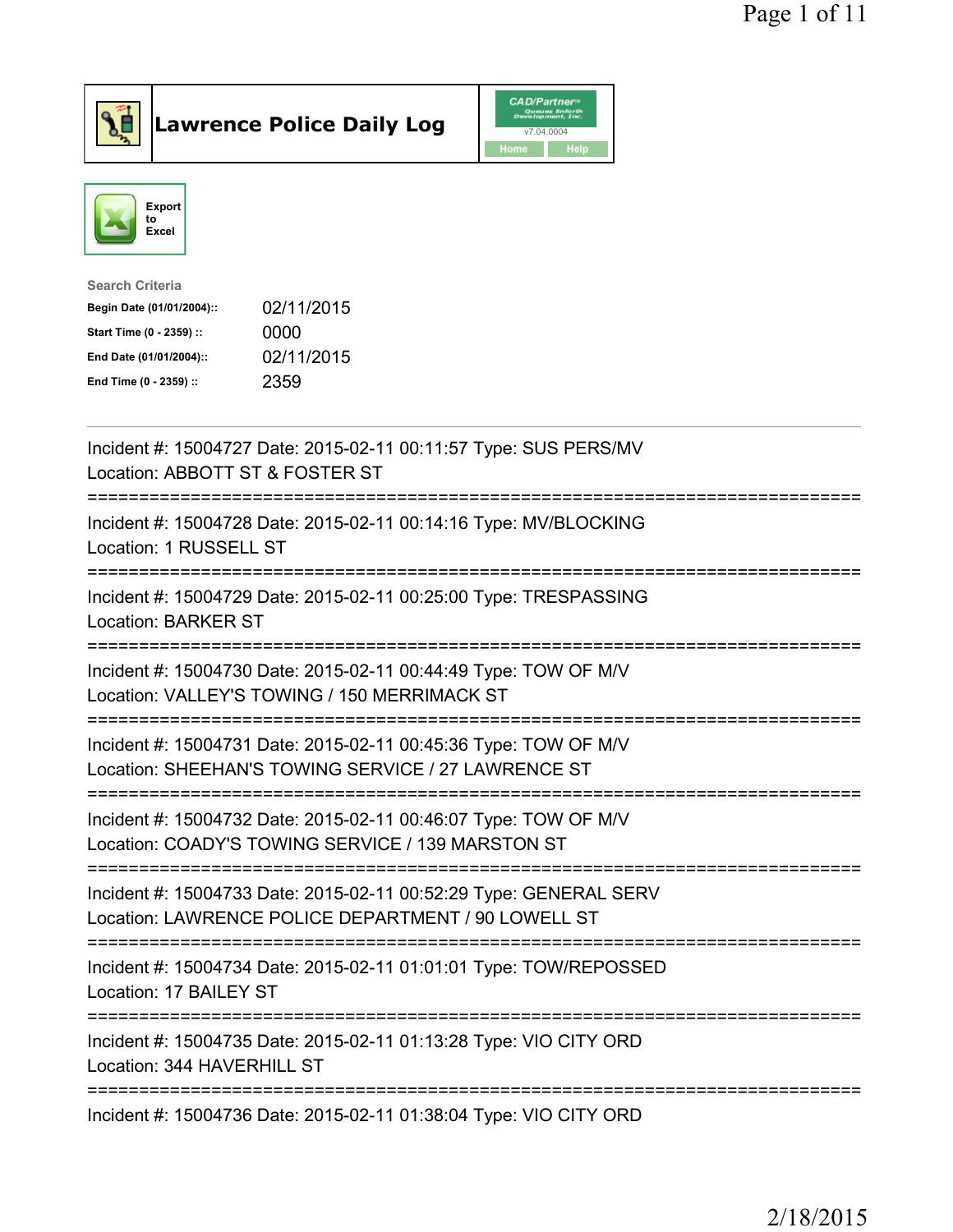Location: MARKET ST & SHAWSHEEN RD =========================================================================== Incident #: 15004737 Date: 2015-02-11 01:43:04 Type: ALARMS Location: ROLLINS SCHOOL / 451 HOWARD ST =========================================================================== Incident #: 15004738 Date: 2015-02-11 01:57:13 Type: VIO CITY ORD Location: 48 SPRINGFIELD ST =========================================================================== Incident #: 15004739 Date: 2015-02-11 02:00:03 Type: M/V STOP Location: CEDAR & CROSS =========================================================================== Incident #: 15004740 Date: 2015-02-11 02:01:46 Type: VIO CITY ORD Location: NEWBURY ST & ORCHARD ST =========================================================================== Incident #: 15004741 Date: 2015-02-11 02:12:06 Type: TOW OF M/V Location: JACKSON CT =========================================================================== Incident #: 15004742 Date: 2015-02-11 02:34:47 Type: M/V STOP Location: ANDOVER ST & S BROADWAY =========================================================================== Incident #: 15004743 Date: 2015-02-11 02:37:39 Type: VIO CITY ORD Location: DURHAM ST & ELLIS ST =========================================================================== Incident #: 15004744 Date: 2015-02-11 02:49:30 Type: TOW/REPOSSED Location: 53 NESMITH ST =========================================================================== Incident #: 15004745 Date: 2015-02-11 02:50:41 Type: VIO CITY ORD Location: 22 BOWDOIN ST =========================================================================== Incident #: 15004746 Date: 2015-02-11 03:18:32 Type: DOMESTIC/PAST Location: 55 SPRINGFIELD ST FL 3 =========================================================================== Incident #: 15004747 Date: 2015-02-11 03:36:11 Type: M/V STOP Location: AMES ST & WATER ST =========================================================================== Incident #: 15004748 Date: 2015-02-11 03:54:59 Type: M/V STOP Location: AMES ST & TEXAS AV =========================================================================== Incident #: 15004749 Date: 2015-02-11 04:41:03 Type: AUTO ACC/UNK PI Location: CANAL ST & MARSTON ST =========================================================================== Incident #: 15004750 Date: 2015-02-11 04:51:48 Type: ALARMS Location: COMCAST / 142 SHEPARD ST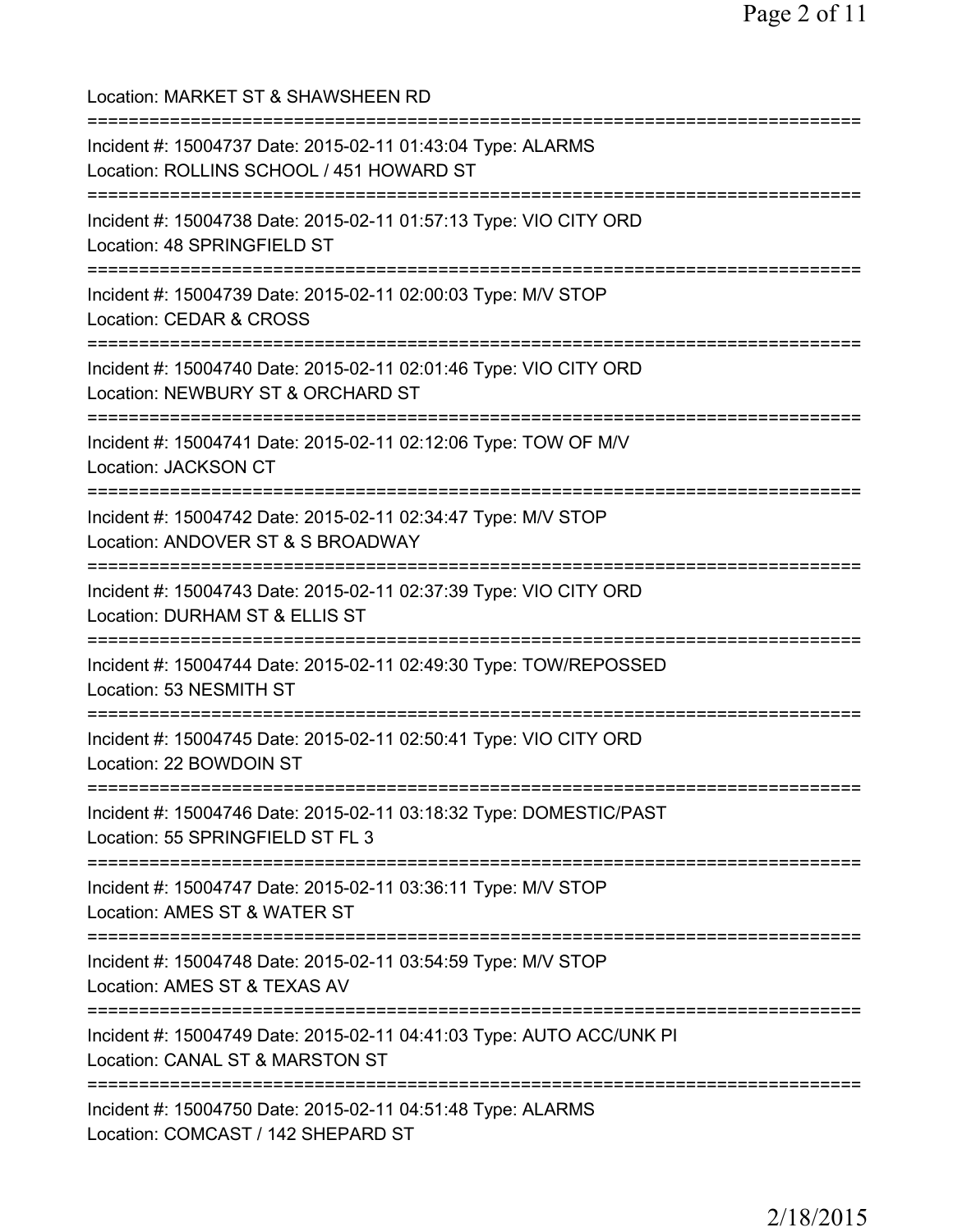| Incident #: 15004751 Date: 2015-02-11 05:01:00 Type: ALARM/BURG<br>Location: LEONARD SCHOOL / 60 ALLEN ST           |
|---------------------------------------------------------------------------------------------------------------------|
| Incident #: 15004752 Date: 2015-02-11 05:38:28 Type: ALARMS<br>Location: COMCAST / 142 SHEPARD ST                   |
| Incident #: 15004753 Date: 2015-02-11 06:09:28 Type: ALARM/BURG<br>Location: PARKING LOT / 412 HAMPSHIRE ST         |
| Incident #: 15004754 Date: 2015-02-11 06:39:30 Type: FIGHT<br>Location: 65 OSGOOD ST FL 3                           |
| Incident #: 15004755 Date: 2015-02-11 07:05:47 Type: AUTO ACC/NO PI<br>Location: 65 BERKELEY ST                     |
| Incident #: 15004756 Date: 2015-02-11 07:11:11 Type: DISTURBANCE<br>Location: 55 OSGOOD ST                          |
| Incident #: 15004757 Date: 2015-02-11 07:28:48 Type: ALARMS<br>Location: SUAVO MARKET / 50 INMAN ST                 |
| Incident #: 15004758 Date: 2015-02-11 07:34:53 Type: UNWANTEDGUEST<br>Location: DAYBREAK SHELTER / 19 WINTER ST     |
| Incident #: 15004759 Date: 2015-02-11 07:51:30 Type: AUTO ACC/NO PI<br>Location: 482 LOWELL ST                      |
| Incident #: 15004760 Date: 2015-02-11 07:52:58 Type: MAL DAMAGE<br>Location: COMMONWEALTH HONDA / 6 COMMONWEALTH DR |
| Incident #: 15004761 Date: 2015-02-11 07:55:20 Type: M/V STOP<br>Location: LOWELL & FRANKLIN                        |
| Incident #: 15004762 Date: 2015-02-11 08:05:56 Type: SUS PERS/MV<br>Location: 159 CARLETON ST                       |
| Incident #: 15004763 Date: 2015-02-11 08:15:08 Type: CK WELL BEING<br>Location: 8 WASHINGTON ST FL 2                |
| Incident #: 15004764 Date: 2015-02-11 08:38:12 Type: AUTO ACC/NO PI<br><b>Location: LAZARUS HOUSE</b>               |
|                                                                                                                     |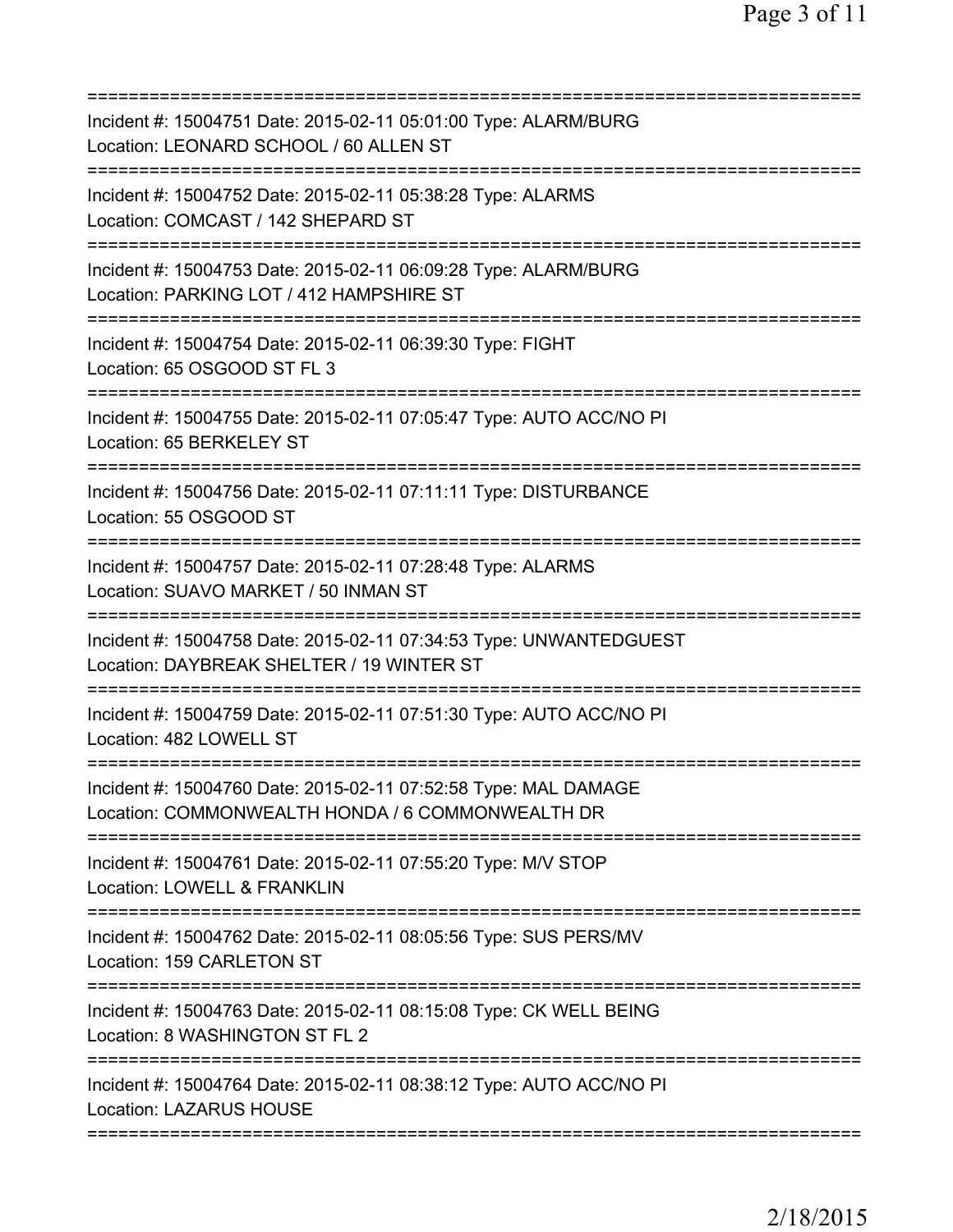Page 4 of 11

Incident #: 15004765 Date: 2015-02-11 08:52:04 Type: GENERAL SERV Location: S BROADWAY & SHATTUCK ST =========================================================================== Incident #: 15004766 Date: 2015-02-11 08:59:59 Type: MV/BLOCKING Location: 221 PROSPECT ST =========================================================================== Incident #: 15004767 Date: 2015-02-11 09:23:11 Type: AUTO ACC/NO PI Location: 234 HAMPSHIRE ST =========================================================================== Incident #: 15004768 Date: 2015-02-11 09:30:55 Type: AUTO ACC/PI Location: METHUEN & UNION ST =========================================================================== Incident #: 15004769 Date: 2015-02-11 09:36:31 Type: INVESTIGATION Location: LOAN USA / 92 BROADWAY =========================================================================== Incident #: 15004770 Date: 2015-02-11 09:42:50 Type: MV/BLOCKING Location: INMAN ST & S BROADWAY =========================================================================== Incident #: 15004771 Date: 2015-02-11 10:00:41 Type: AUTO ACC/NO PI Location: 110 GLENN ST =========================================================================== Incident #: 15004772 Date: 2015-02-11 10:07:56 Type: MV/BLOCKING Location: 60 ISLAND ST =========================================================================== Incident #: 15004773 Date: 2015-02-11 10:14:36 Type: TRESPASSING Location: 296 ESSEX ST =========================================================================== Incident #: 15004774 Date: 2015-02-11 10:19:56 Type: ALARM/BURG Location: 1055 ESSEX ST =========================================================================== Incident #: 15004775 Date: 2015-02-11 10:27:50 Type: STOL/MV/PAS Location: 391 CHESTNUT ST =========================================================================== Incident #: 15004776 Date: 2015-02-11 10:31:08 Type: INVESTIGATION Location: 90 LOWELL ST =========================================================================== Incident #: 15004777 Date: 2015-02-11 10:35:35 Type: KEEP PEACE Location: 44 ARLINGTON ST =========================================================================== Incident #: 15004778 Date: 2015-02-11 10:38:58 Type: AUTO ACC/NO PI Location: HAVERHILL ST & OXFORD ST =========================================================================== Incident #: 15004779 Date: 2015-02-11 10:39:24 Type: AUTO ACC/NO PI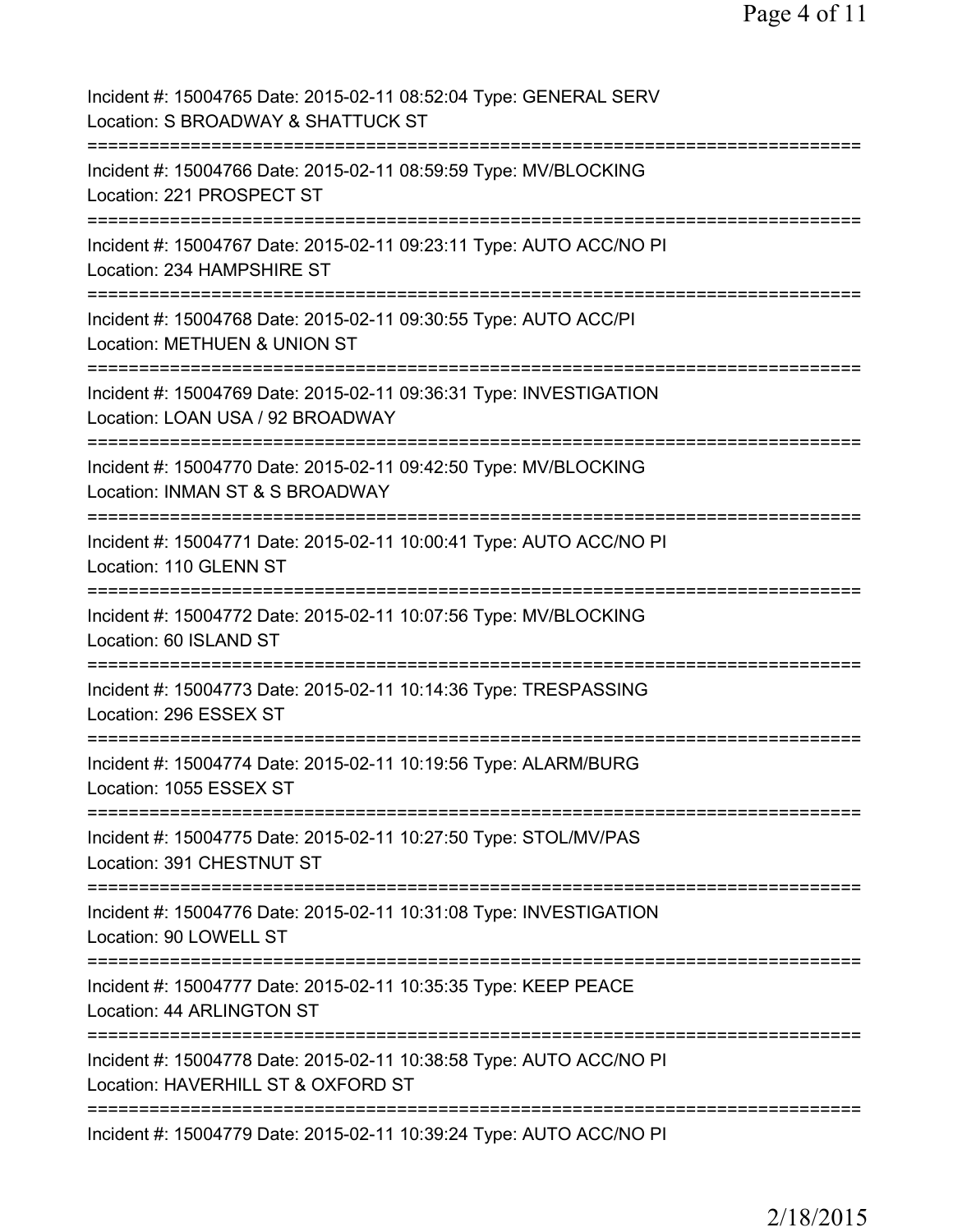| Location: METHUEN ST & NEWBURY ST                                                                                                 |
|-----------------------------------------------------------------------------------------------------------------------------------|
| Incident #: 15004780 Date: 2015-02-11 10:44:26 Type: AUTO ACC/NO PI<br>Location: 773 ESSEX ST<br>================================ |
| Incident #: 15004781 Date: 2015-02-11 10:49:03 Type: STOL/MV/PAS<br>Location: 33 BELMONT ST<br>================================   |
| Incident #: 15004782 Date: 2015-02-11 11:08:55 Type: MV/BLOCKING<br>Location: 33 GREENFIELD ST                                    |
| ;===================================<br>Incident #: 15004783 Date: 2015-02-11 11:10:47 Type: THREATS<br>Location: 2 APPLETON ST   |
| Incident #: 15004784 Date: 2015-02-11 11:23:38 Type: AUTO ACC/NO PI<br>Location: MERRIMACK ST & S UNION ST                        |
| Incident #: 15004785 Date: 2015-02-11 11:28:53 Type: LARCENY/PAST<br>Location: 163 LAWRENCE ST                                    |
| Incident #: 15004786 Date: 2015-02-11 12:09:47 Type: RECOV/STOL/MV<br>Location: 240 ERVING AV                                     |
| Incident #: 15004787 Date: 2015-02-11 12:17:23 Type: ALARM/BURG<br>Location: 45 AVON ST                                           |
| Incident #: 15004788 Date: 2015-02-11 12:20:20 Type: AUTO ACC/NO PI<br>Location: PARKER ST & SALEM ST                             |
| ==============================<br>Incident #: 15004789 Date: 2015-02-11 12:27:04 Type: TOW OF M/V<br><b>Location: BEACON ST</b>   |
| Incident #: 15004790 Date: 2015-02-11 12:29:38 Type: ALARM/BURG<br>Location: 170 FERRY ST                                         |
| ============================<br>Incident #: 15004791 Date: 2015-02-11 12:31:48 Type: NEIGHBOR PROB<br>Location: 50 COMMON ST      |
| ==================================<br>Incident #: 15004792 Date: 2015-02-11 12:34:06 Type: VIO CITY ORD<br>Location: 392 ESSEX ST |
| Incident #: 15004793 Date: 2015-02-11 12:48:07 Type: ALARM/BURG<br>Location: 108 SALEM ST #A                                      |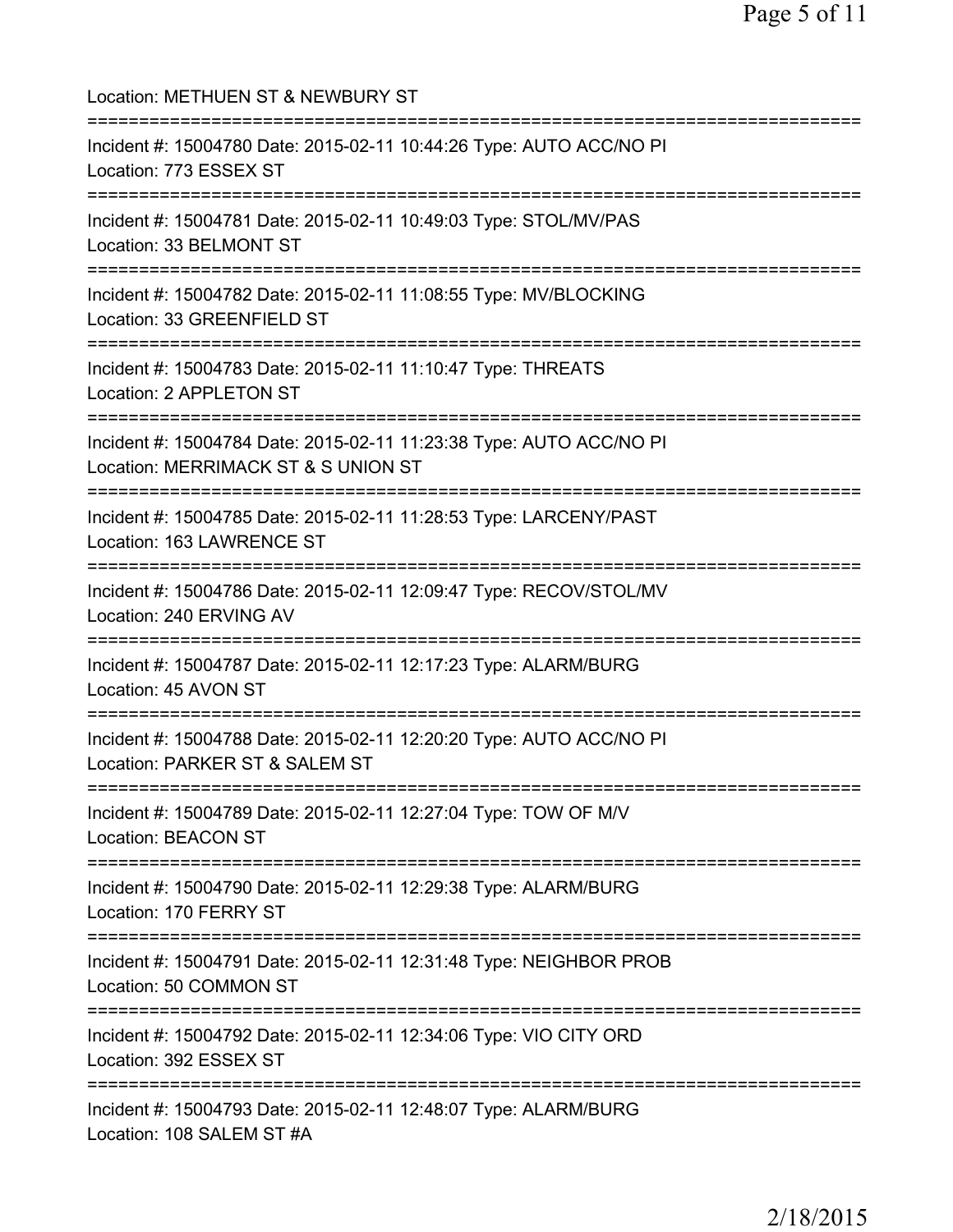| Incident #: 15004794 Date: 2015-02-11 12:53:18 Type: MV/BLOCKING<br>Location: 54 WILMOT ST                     |
|----------------------------------------------------------------------------------------------------------------|
| Incident #: 15004795 Date: 2015-02-11 12:58:43 Type: E911 HANGUP<br>Location: 64 AVON ST                       |
| Incident #: 15004796 Date: 2015-02-11 13:02:36 Type: FIGHT<br>Location: 379 HAVERHILL ST FL 1R                 |
| Incident #: 15004797 Date: 2015-02-11 13:05:54 Type: MV/BLOCKING<br>Location: 11 JORDAN ST                     |
| Incident #: 15004798 Date: 2015-02-11 13:07:49 Type: WIRE DOWN<br>Location: FERRY ST & HIGH ST                 |
| Incident #: 15004799 Date: 2015-02-11 13:28:07 Type: SUS PERS/MV<br>Location: E HAVERHILL ST & SARGENT ST      |
| Incident #: 15004800 Date: 2015-02-11 13:33:02 Type: AUTO ACC/NO PI<br>Location: BROADWAY & CROSS ST           |
| Incident #: 15004801 Date: 2015-02-11 13:40:56 Type: MV/BLOCKING<br>Location: 150 FRANKLIN ST                  |
| Incident #: 15004802 Date: 2015-02-11 13:58:47 Type: HIT & RUN M/V<br>Location: CROSBY ST & S BROADWAY         |
| Incident #: 15004803 Date: 2015-02-11 14:01:55 Type: MV/BLOCKING<br>Location: 182 EXCHANGE ST                  |
| Incident #: 15004804 Date: 2015-02-11 14:04:58 Type: UNWANTEDGUEST<br>Location: 379 HAVERHILL ST #3            |
| Incident #: 15004805 Date: 2015-02-11 14:15:34 Type: THREATS<br>Location: 15 CAMELLA TEOLI WY                  |
| Incident #: 15004806 Date: 2015-02-11 14:19:01 Type: B&E/PAST<br>Location: 50 WEST ST                          |
| Incident #: 15004807 Date: 2015-02-11 14:45:30 Type: LARCENY/PAST<br>Location: DAYBREAK SHELTER / 19 WINTER ST |
|                                                                                                                |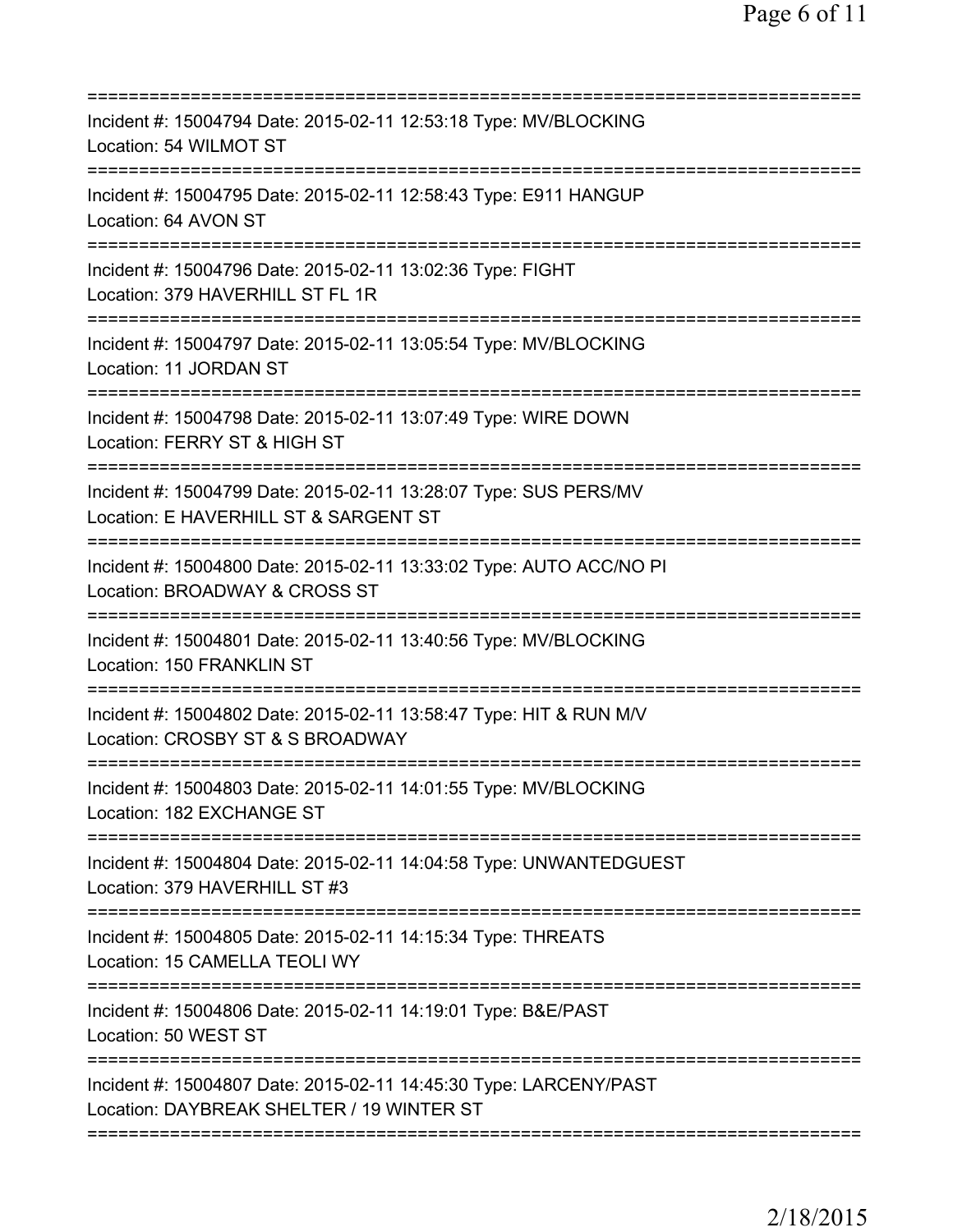| Incident #: 15004808 Date: 2015-02-11 14:48:21 Type: M/V STOP<br>Location: BRADFORD ST & BROADWAY                |
|------------------------------------------------------------------------------------------------------------------|
| Incident #: 15004809 Date: 2015-02-11 14:59:19 Type: MV/BLOCKING<br>Location: 36 LAKE ST                         |
| Incident #: 15004810 Date: 2015-02-11 15:00:47 Type: MV/BLOCKING<br>Location: 60 FRANKLIN ST                     |
| Incident #: 15004811 Date: 2015-02-11 15:09:33 Type: IDENTITY THEFT<br>Location: 28 SUMMER ST                    |
| Incident #: 15004812 Date: 2015-02-11 15:14:28 Type: AUTO ACC/NO PI<br>Location: 10 RAILROAD ST                  |
| Incident #: 15004813 Date: 2015-02-11 15:15:00 Type: DRUG VIO<br>Location: 85 WHITE ST                           |
| Incident #: 15004814 Date: 2015-02-11 15:22:33 Type: HIT & RUN M/V<br>Location: 129 LEXINGTON ST                 |
| Incident #: 15004815 Date: 2015-02-11 15:49:14 Type: M/V STOP<br>Location: ESSEX ST & LAWRENCE ST                |
| =============<br>Incident #: 15004816 Date: 2015-02-11 16:02:04 Type: GENERAL SERV<br>Location: 388 HAMPSHIRE ST |
| Incident #: 15004817 Date: 2015-02-11 16:04:35 Type: M/V STOP<br>Location: 125 AMESBURY ST                       |
| Incident #: 15004818 Date: 2015-02-11 16:09:58 Type: LARCENY/PAST<br>Location: 142 WATER ST                      |
| Incident #: 15004819 Date: 2015-02-11 16:13:56 Type: AUTO ACC/UNK PI<br>Location: 35 COMMON ST                   |
| Incident #: 15004820 Date: 2015-02-11 16:19:12 Type: MV/BLOCKING<br>Location: HAVERHILL ST & UNION ST            |
| Incident #: 15004821 Date: 2015-02-11 16:21:33 Type: LOST PROPERTY<br>Location: 133 S BROADWAY                   |
| Incident #: 15004822 Date: 2015-02-11 16:23:55 Type: TOW OF M/V                                                  |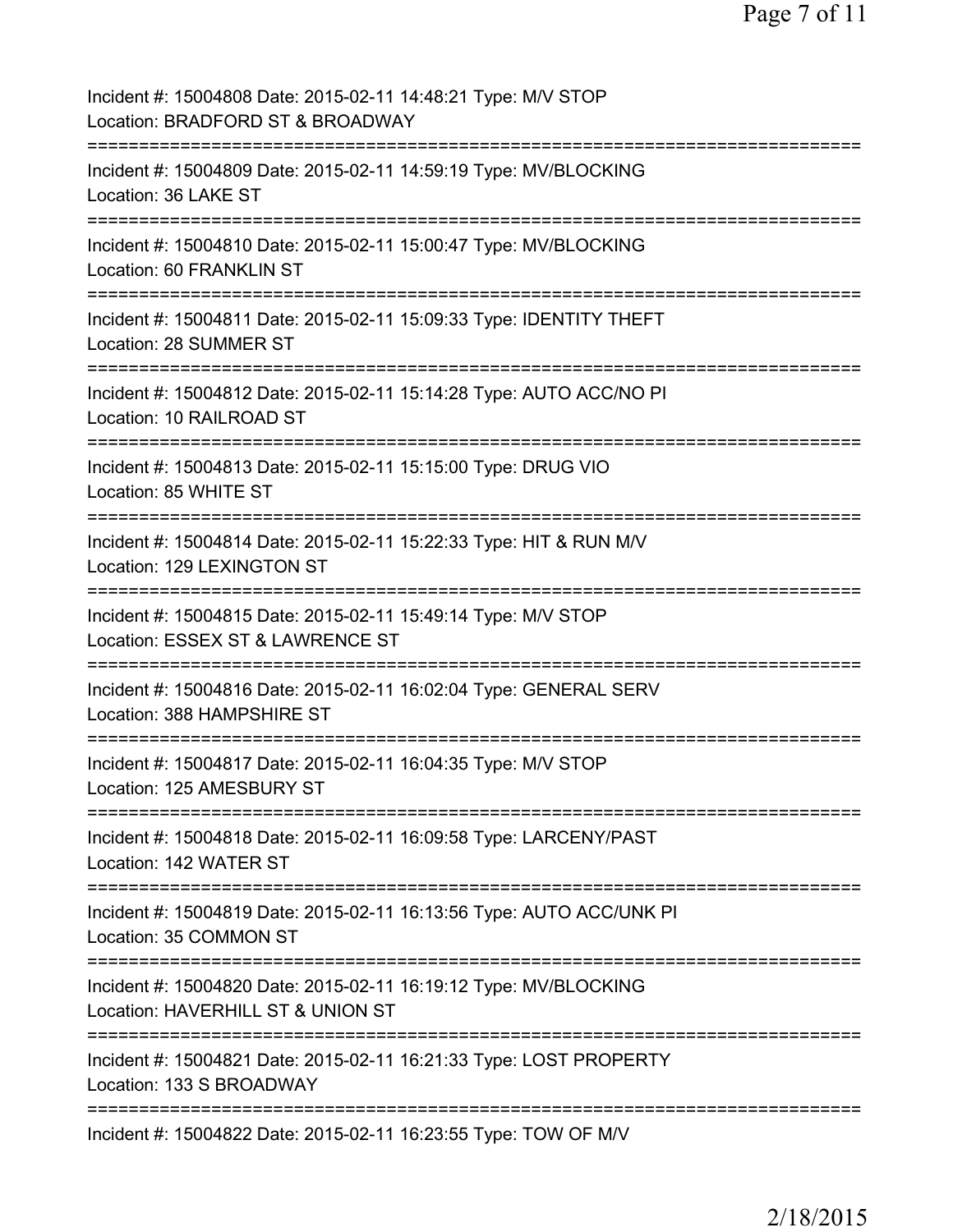Location: HAMPSHIRE ST & LOWELL ST =========================================================================== Incident #: 15004823 Date: 2015-02-11 16:29:51 Type: LOST PROPERTY Location: HAFFNERS GAS STATION / 262 LAWRENCE ST =========================================================================== Incident #: 15004824 Date: 2015-02-11 16:33:35 Type: AUTO ACC/NO PI Location: 362 ANDOVER ST =========================================================================== Incident #: 15004825 Date: 2015-02-11 16:34:18 Type: HIT & RUN M/V Location: 362 ANDOVER ST =========================================================================== Incident #: 15004827 Date: 2015-02-11 16:36:13 Type: MAL DAMAGE Location: 28 WARWICK ST =========================================================================== Incident #: 15004826 Date: 2015-02-11 16:36:20 Type: AUTO ACC/UNK PI Location: E HAVERHILL ST & HIGH ST =========================================================================== Incident #: 15004828 Date: 2015-02-11 16:37:31 Type: AUTO ACC/PI Location: BROADWAY & LOWELL ST =========================================================================== Incident #: 15004829 Date: 2015-02-11 16:53:42 Type: LARCENY/PAST Location: 70 S CANAL ST =========================================================================== Incident #: 15004830 Date: 2015-02-11 16:56:29 Type: AUTO ACC/NO PI Location: DORCHESTER ST & PHILLIPS ST =========================================================================== Incident #: 15004831 Date: 2015-02-11 16:57:17 Type: ALARM/BURG Location: ROJAS RESD / 567 MT VERNON ST =========================================================================== Incident #: 15004832 Date: 2015-02-11 17:00:26 Type: 911 HANG UP Location: 12 BAILEY ST =========================================================================== Incident #: 15004833 Date: 2015-02-11 17:04:58 Type: B&E/PAST Location: 96 AUBURN ST =========================================================================== Incident #: 15004834 Date: 2015-02-11 17:23:58 Type: TOW/REPOSSED Location: 46 CRESCENT ST =========================================================================== Incident #: 15004835 Date: 2015-02-11 17:25:50 Type: MAL DAMAGE Location: J R AUTO REPAIR / 7 WINTER ST =========================================================================== Incident #: 15004836 Date: 2015-02-11 17:35:19 Type: SOCIAL SERV Location: 383 HAVERHILL ST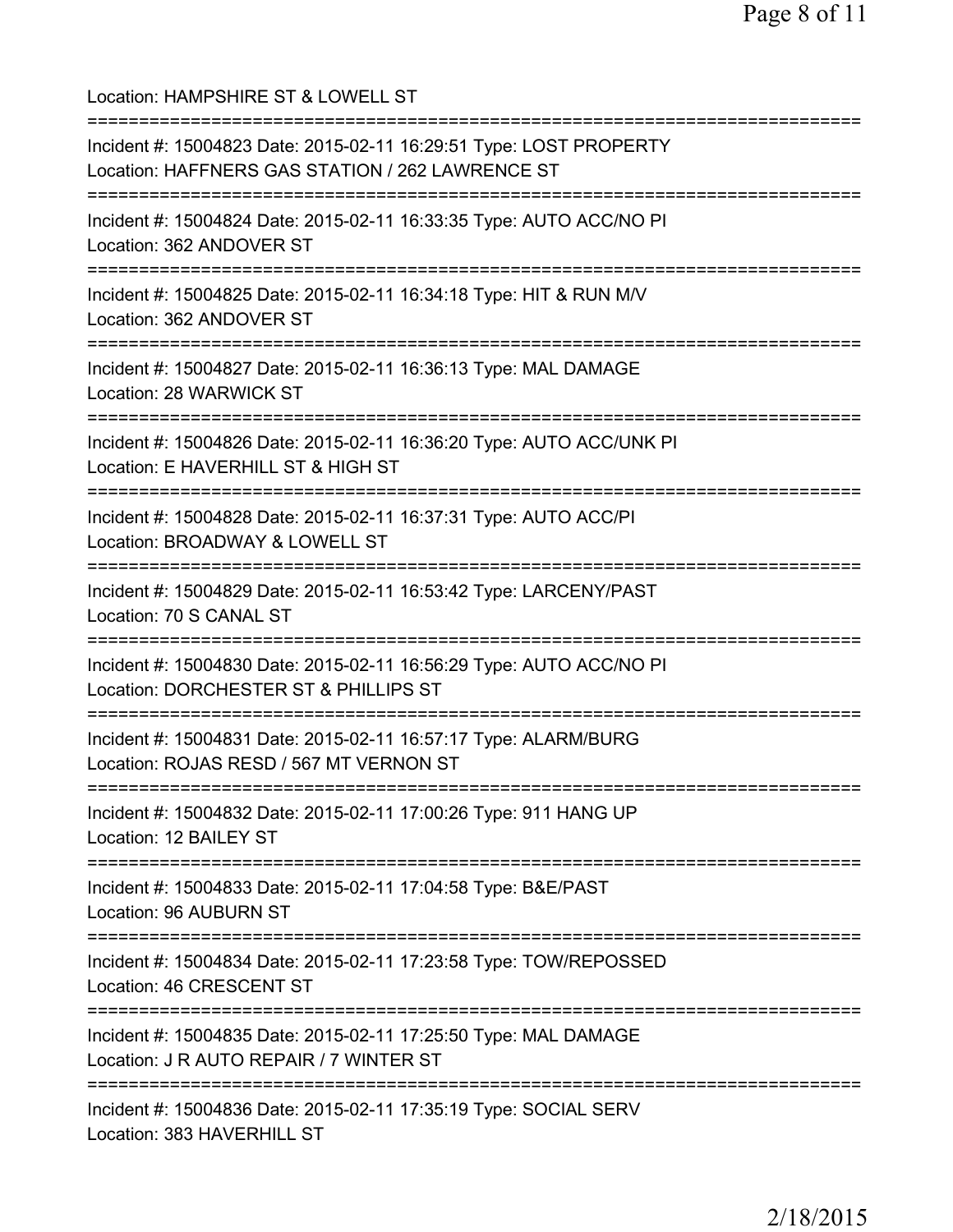| Incident #: 15004837 Date: 2015-02-11 17:39:36 Type: MV/BLOCKING<br>Location: GARDEN ST & NEWBURY ST         |
|--------------------------------------------------------------------------------------------------------------|
| Incident #: 15004838 Date: 2015-02-11 17:42:57 Type: UNATENEDCHILD<br>Location: 124 S BROADWAY               |
| Incident #: 15004839 Date: 2015-02-11 17:58:09 Type: MV/BLOCKING<br>Location: BROADWAY & TREMONT ST          |
| Incident #: 15004840 Date: 2015-02-11 17:59:25 Type: AUTO ACC/NO PI<br>Location: BROADWAY & LOWELL ST        |
| Incident #: 15004841 Date: 2015-02-11 18:00:44 Type: MV/BLOCKING<br>Location: 49 BRADFORD ST                 |
| Incident #: 15004842 Date: 2015-02-11 18:04:07 Type: STOL/MV/PAS<br>Location: 84 FOSTER ST                   |
| Incident #: 15004843 Date: 2015-02-11 18:06:07 Type: MV/BLOCKING<br>Location: 107 GARDEN ST                  |
| Incident #: 15004844 Date: 2015-02-11 18:06:43 Type: SUICIDE ATTEMPT<br>Location: BURGER KING / 187 BROADWAY |
| Incident #: 15004845 Date: 2015-02-11 18:32:01 Type: MV/BLOCKING<br>Location: E HAVERHILL ST & VINE ST       |
| Incident #: 15004846 Date: 2015-02-11 18:42:05 Type: DISTURBANCE<br>Location: 68 BOXFORD ST                  |
| Incident #: 15004847 Date: 2015-02-11 18:51:30 Type: DOMESTIC/PROG<br>Location: 29 WILMOT ST FL 2            |
| Incident #: 15004848 Date: 2015-02-11 19:08:05 Type: DISTURBANCE<br>Location: HAMPSHIRE ST & MYRTLE ST       |
| Incident #: 15004849 Date: 2015-02-11 19:08:37 Type: HIT & RUN M/V<br>Location: 20 CHESTNUT ST               |
| Incident #: 15004850 Date: 2015-02-11 19:35:55 Type: DEATH SUDDEN<br>Location: 36 WINTHROP AV                |
|                                                                                                              |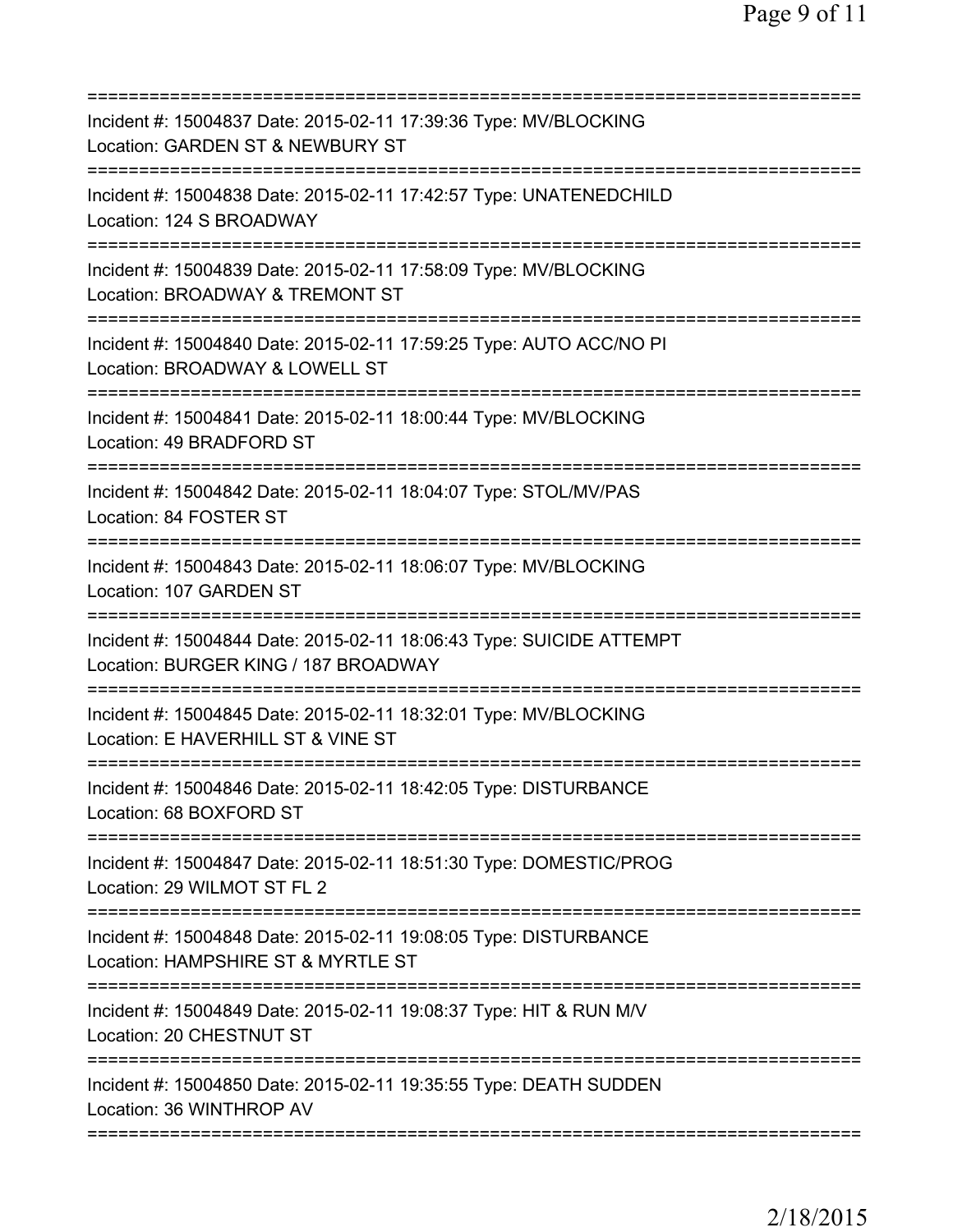| Incident #: 15004851 Date: 2015-02-11 19:44:42 Type: M/V STOP<br>Location: ESSEX ST & WINTER ST                        |
|------------------------------------------------------------------------------------------------------------------------|
| Incident #: 15004852 Date: 2015-02-11 20:04:34 Type: SUICIDE ATTEMPT<br>Location: 3 BERNARD AV                         |
| Incident #: 15004853 Date: 2015-02-11 20:34:24 Type: RECOV/STOL/MV<br>Location: 239 FARNHAM                            |
| Incident #: 15004854 Date: 2015-02-11 20:53:12 Type: FIRE<br>Location: 17 JORDAN ST                                    |
| Incident #: 15004855 Date: 2015-02-11 20:54:14 Type: MV/BLOCKING<br>Location: 45 OAK ST                                |
| ======================<br>Incident #: 15004856 Date: 2015-02-11 21:00:10 Type: ALARMS<br>Location: 1 COMMONWEALTH DR   |
| Incident #: 15004857 Date: 2015-02-11 21:07:22 Type: THREATS<br>Location: ALL CHECKS CASHED / 9 BROADWAY               |
| Incident #: 15004858 Date: 2015-02-11 21:15:31 Type: M/V STOP<br>Location: BEACON & WOOD LN                            |
| Incident #: 15004859 Date: 2015-02-11 21:36:39 Type: E911 HANGUP<br>Location: ATTIKA / 1 MILL ST                       |
| Incident #: 15004861 Date: 2015-02-11 21:39:16 Type: MV/BLOCKING<br>Location: 570 HOWARD ST                            |
| Incident #: 15004860 Date: 2015-02-11 21:39:41 Type: MV/BLOCKING<br>Location: 85 COLUMBUS AV                           |
| Incident #: 15004862 Date: 2015-02-11 21:53:41 Type: TOW OF M/V<br>Location: LAWRENCE BOYS + GIRLS CLUB / 136 WATER ST |
| Incident #: 15004863 Date: 2015-02-11 22:07:48 Type: MV/BLOCKING<br>Location: 200 COMMON ST                            |
| Incident #: 15004864 Date: 2015-02-11 22:29:20 Type: MV/BLOCKING<br>Location: GARDEN ST & UNION ST                     |
| Incident #: 15004865 Date: 2015-02-11 22:43:31 Type: 209A/SERVE                                                        |